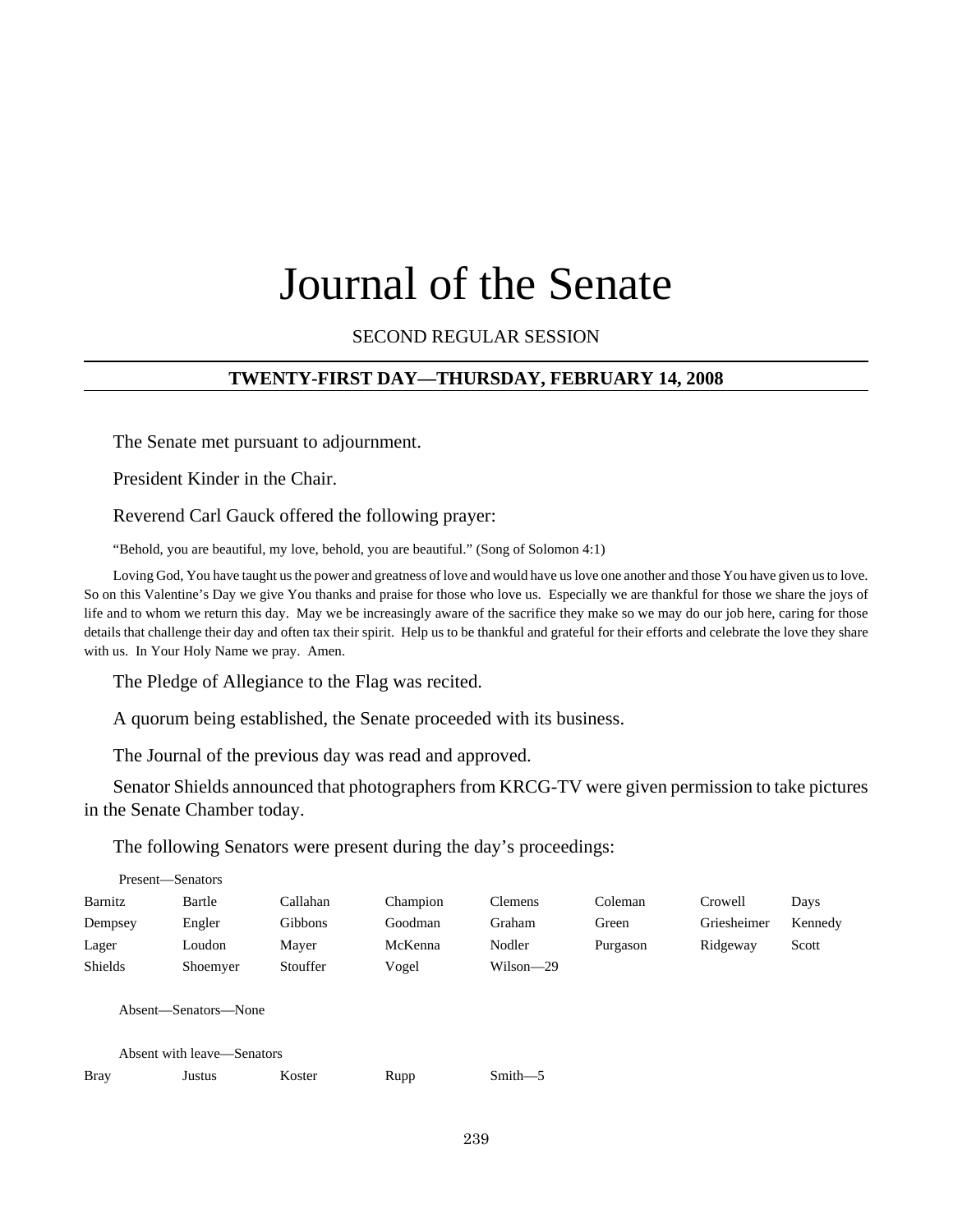Vacancies—None

The Lieutenant Governor was present.

#### **RESOLUTIONS**

Senator Barnitz offered Senate Resolution No. 1834, regarding Richard Brian Sippel, Montgomery City, which was adopted.

Senator Barnitz offered Senate Resolution No. 1835, regarding Donna Sanborn, Bourbon, which was adopted.

Senator Barnitz offered Senate Resolution No. 1836, regarding Mr. and Mrs. Steven Michael Patterson, which was adopted.

Senator Barnitz offered Senate Resolution No. 1837, regarding the Bunker R-III School District, which was adopted.

Senator Barnitz offered Senate Resolution No. 1838, regarding the Crawford County R-I School District, which was adopted.

Senator Barnitz offered Senate Resolution No. 1839, regarding the Montgomery County R-II School District, which was adopted.

Senator Barnitz offered Senate Resolution No. 1840, regarding the Richland R-IV School District, which was adopted.

Senator Barnitz offered Senate Resolution No. 1841, regarding the Rolla School District, which was adopted.

Senator Barnitz offered Senate Resolution No. 1842, regarding the Gasconade County R-I School District, which was adopted.

Senator Barnitz offered Senate Resolution No. 1843, regarding the Gasconade Co. R-II School District, which was adopted.

Senator Barnitz offered Senate Resolution No. 1844, regarding the Osage County R-I School District, which was adopted.

Senator Barnitz offered Senate Resolution No. 1845, regarding the Osage County R-II School District, which was adopted.

Senator Barnitz offered Senate Resolution No. 1846, regarding the Osage County R-III School District, which was adopted.

Senator Barnitz offered Senate Resolution No. 1847, regarding the Waynesville R-VI School District, which was adopted.

Senator Barnitz offered Senate Resolution No. 1848, regarding the Oak Hill R-I School District, which was adopted.

Senator Barnitz offered Senate Resolution No. 1849, regarding the Wellsville-Middletown R-I School District, which was adopted.

Senator Barnitz offered Senate Resolution No. 1850, regarding the Dent-Phelps R-III School District,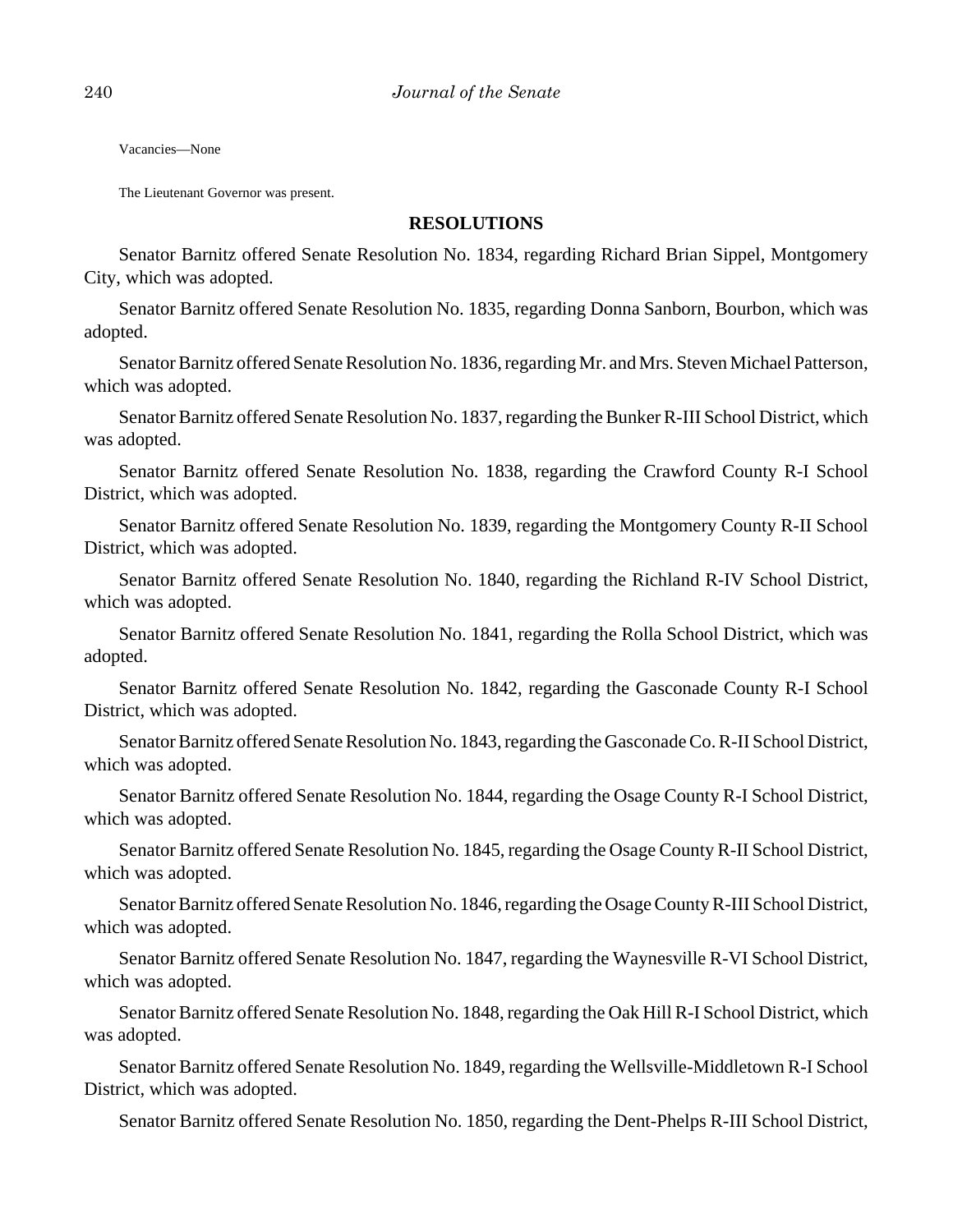which was adopted.

Senator Barnitz offered Senate Resolution No. 1851, regarding the Green Forest R-II School District, which was adopted.

Senator Green offered Senate Resolution No. 1852, regarding the One Hundred First Birthday of Elizabeth A. Williams, St. Louis, which was adopted.

Senator Green offered Senate Resolution No. 1853, regarding Stephen Schoemehl, which was adopted.

Senator Stouffer offered Senate Resolution No. 1854, regarding George W. Spencer, DVM, Macon, which was adopted.

Senator Stouffer offered Senate Resolution No. 1855, regarding Logan Chrislaw, which was adopted.

Senator Stouffer offered Senate Resolution No. 1856, regarding the death of Joseph John Polak, Jr., Macon, which was adopted.

Senator Goodman offered Senate Resolution No. 1857, regarding Loren Woodrum, Mount Vernon, which was adopted.

Senator Graham offered Senate Resolution No. 1858, regarding Carl Michael Edwards, II, Columbia, which was adopted.

Senator Bartle offered Senate Resolution No. 1859, regarding Logan Scott Terry, Lee's Summit, which was adopted.

Senator Barnitz offered Senate Resolution No. 1860, regarding Police Chief Donald L. McCulloch, Waynesville, which was adopted.

Senator Barnitz offered Senate Resolution No. 1861, regarding Christina Burkholder, Belle, which was adopted.

Senator Barnitz offered Senate Resolution No. 1862, regarding Brandy Barnes, Rolla, which was adopted.

Senator Barnitz offered Senate Resolution No. 1863, regarding Paige Cuglietta, Rolla, which was adopted.

Senator Barnitz offered Senate Resolution No. 1864, regarding Donna McKeever, Jerome, which was adopted.

Senator Barnitz offered Senate Resolution No. 1865, regarding Heather Frayer, Rolla, which was adopted.

Senator Barnitz offered Senate Resolution No. 1866, regarding Andrea Rolufs, Rolla, which was adopted.

Senator Barnitz offered Senate Resolution No. 1867, regarding Julianne Marie Skaggs, Rolla, which was adopted.

Senator Barnitz offered Senate Resolution No. 1868, regarding Sarah Margaret Grahl, Rolla, which was adopted.

Senator Barnitz offered Senate Resolution No. 1869, regarding Adrianna Michelle Stagner, Rolla, which was adopted.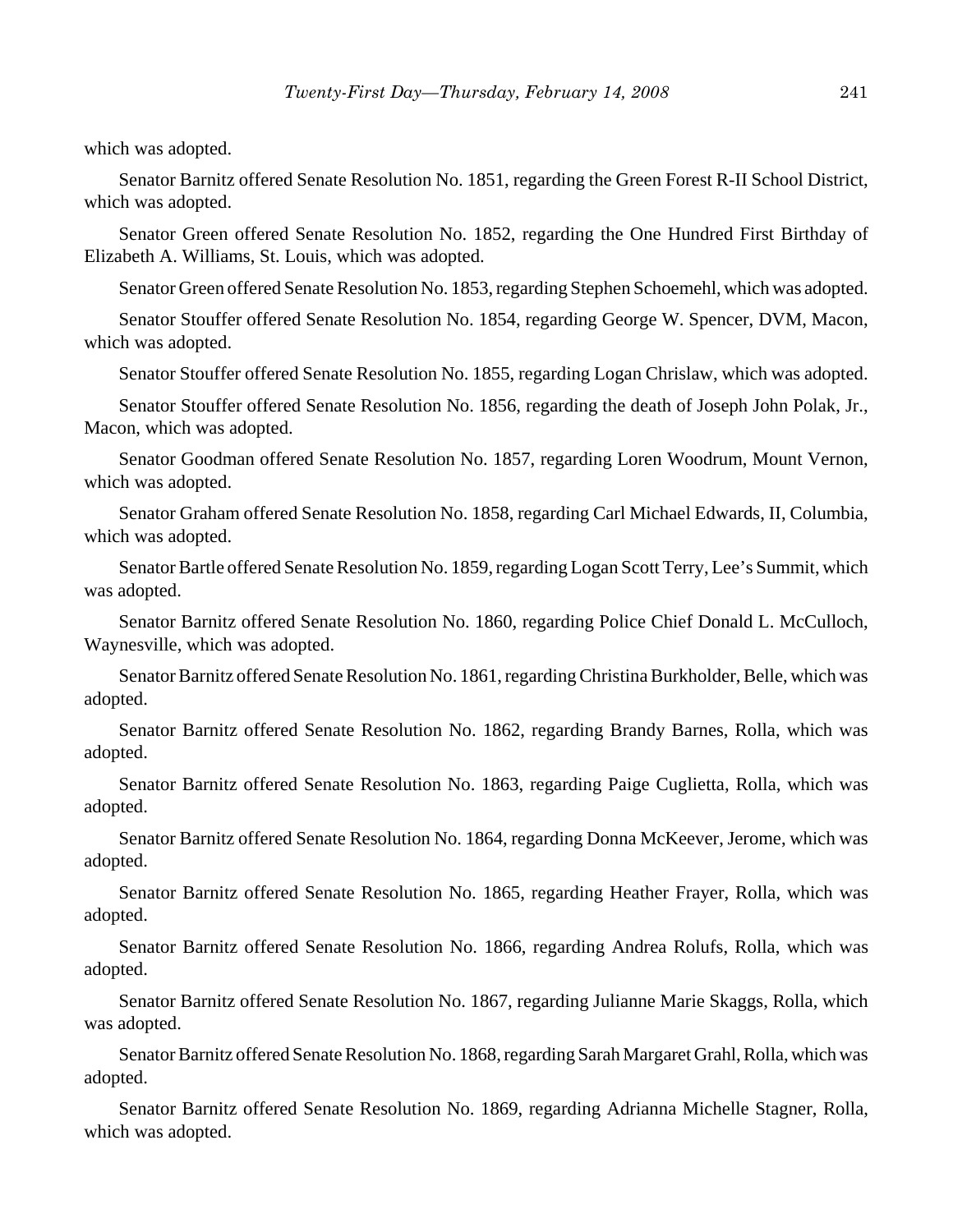Senator Barnitz offered Senate Resolution No. 1870, regarding Kayleigh Marie Jones, Rolla, which was adopted.

Senator Barnitz offered Senate Resolution No. 1871, regarding the Ninetieth Birthday of Dorcas Oberg, Hermann, which was adopted.

# **INTRODUCTION OF BILLS**

The following Bills were read the 1st time and ordered printed:

**SB 1134**–By Callahan.

An Act to repeal section 143.011, RSMo, and to enact in lieu thereof one new section relating to income taxation of resident taxpayers filing combined returns.

**SB 1135**–By Callahan.

An Act to repeal section 88.917, RSMo, and to enact in lieu thereof one new section relating to street grading in certain cities.

# **SB 1136**–By Callahan.

An Act to repeal section 144.030, RSMo, and to enact in lieu thereof four new sections relating to tax incentives for secondary mining uses.

# **SB 1137**–By Green.

An Act to repeal sections 409.1-102, 409.2-202, 409.3-304, 409.4-401, 409.4-404, 409.4-408, 409.4- 412, 409.5-501, 409.6-604, and 409.6-607, RSMo, and to enact in lieu thereof ten new sections relating to the Missouri securities act.

## **SB 1138**–By McKenna.

An Act to amend chapter 292, RSMo, by adding thereto one new section relating to occupational safety and health administration training requirements for certain employees, with penalty provisions and an effective date.

**SB 1139**–By Dempsey, Goodman, Rupp and Ridgeway.

An Act to repeal sections 58.720, 194.210, 194.220, 194.230, 194.233, 194.240, 194.250, 194.260, 194.270, 194.280, 194.290, 194.304, and 302.171, RSMo, and to enact in lieu thereof twenty-seven new sections relating to anatomical gifts, with penalty provisions.

# **SB 1140**–By Vogel.

An Act to repeal section 37.005, RSMo, and to enact in lieu thereof one new section relating to the administrative trust fund, with an emergency clause.

# **SB 1141**–By Vogel.

An Act to repeal sections 26.215, 26.220, 26.225, 27.090, 27.095, 27.100, 28.300, 28.305, 28.310, 29.400, 29.405, 29.410, 30.500, 30.505, and 30.510, RSMo, and to enact in lieu thereof fifteen new sections relating to the transition period for statewide elected officials.

# **SB 1142**–By Purgason.

An Act to repeal section 478.705, RSMo, and to enact in lieu thereof one new section relating to the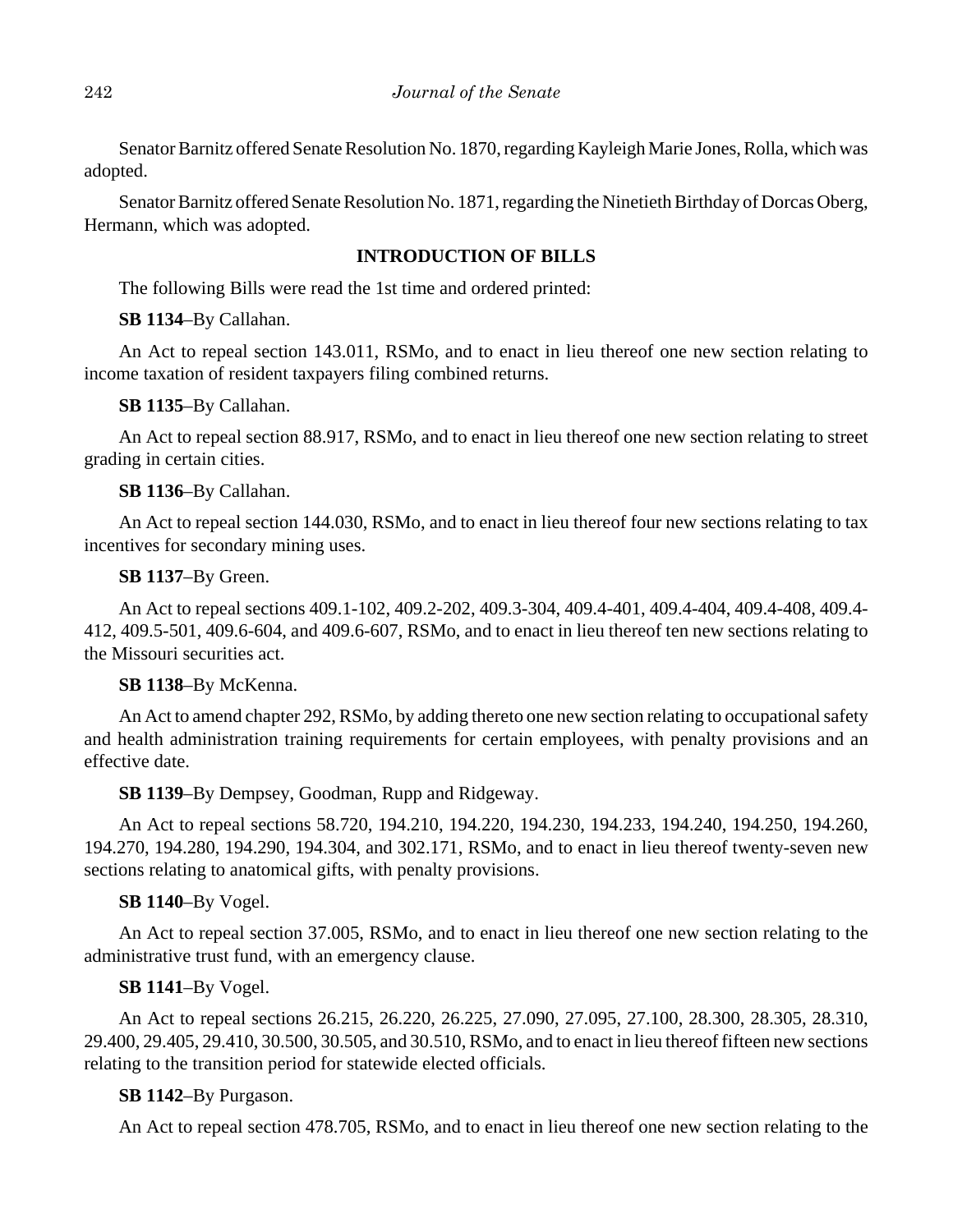twenty-sixth judicial circuit.

**SB 1143**–By Mayer.

An Act to amend chapter 484, RSMo, by adding thereto one new section relating to deceptive television advertisements for legal services.

**SB 1144**–By Mayer.

An Act to repeal sections 162.675, 162.730, 162.740, 162.755, 162.780, 162.785, 162.810, and 168.520, RSMo, and to enact in lieu thereof eight new sections relating to the state schools for severely handicapped children.

#### **REPORTS OF STANDING COMMITTEES**

Senator Shields, Chairman of the Committee on Rules, Joint Rules, Resolutions and Ethics, submitted the following reports:

Mr. President: Your Committee on Rules, Joint Rules, Resolutions and Ethics, to which were referred **SS** for **SCS** for **SB 931**; **SCS** for **SB 830**; and **SCS** for **SB 994**, begs leave to report that it has examined the same and finds that the bills have been truly perfected and that the printed copies furnished the Senators are correct.

Senator Gibbons, Chairman of the Committee on Gubernatorial Appointments, submitted the following reports, reading of which was waived:

Mr. President: Your Committee on Gubernatorial Appointments, to which were referred the following appointments and reappointments, begs leave to report that it has considered the same and recommends that the Senate do give its advice and consent to the following:

Thomas L. Couch, as a member of the State Blasting Safety Board;

Also,

Gary J. Pendergrass, as a member of the Board of Geologist Registration;

Also,

Todd H. Epsten, as a member of the Saint Louis City Board of Police Commissioners;

Also,

John D. Starr, Democrat, as a member of the Missouri Development Finance Board;

Also,

Jolene M. Schulz, Democrat, as a member of the Missouri Community Service Commission.

Senator Gibbons requested unanimous consent of the Senate to vote on the above reports in one motion. There being no objection, the request was granted.

Senator Gibbons moved that the committee reports be adopted, and the Senate do give its advice and consent to the above appointments and reappointments, which motion prevailed.

President Pro Tem Gibbons assumed the Chair.

Senator Loudon, Chairman of the Committee on Small Business, Insurance and Industrial Relations,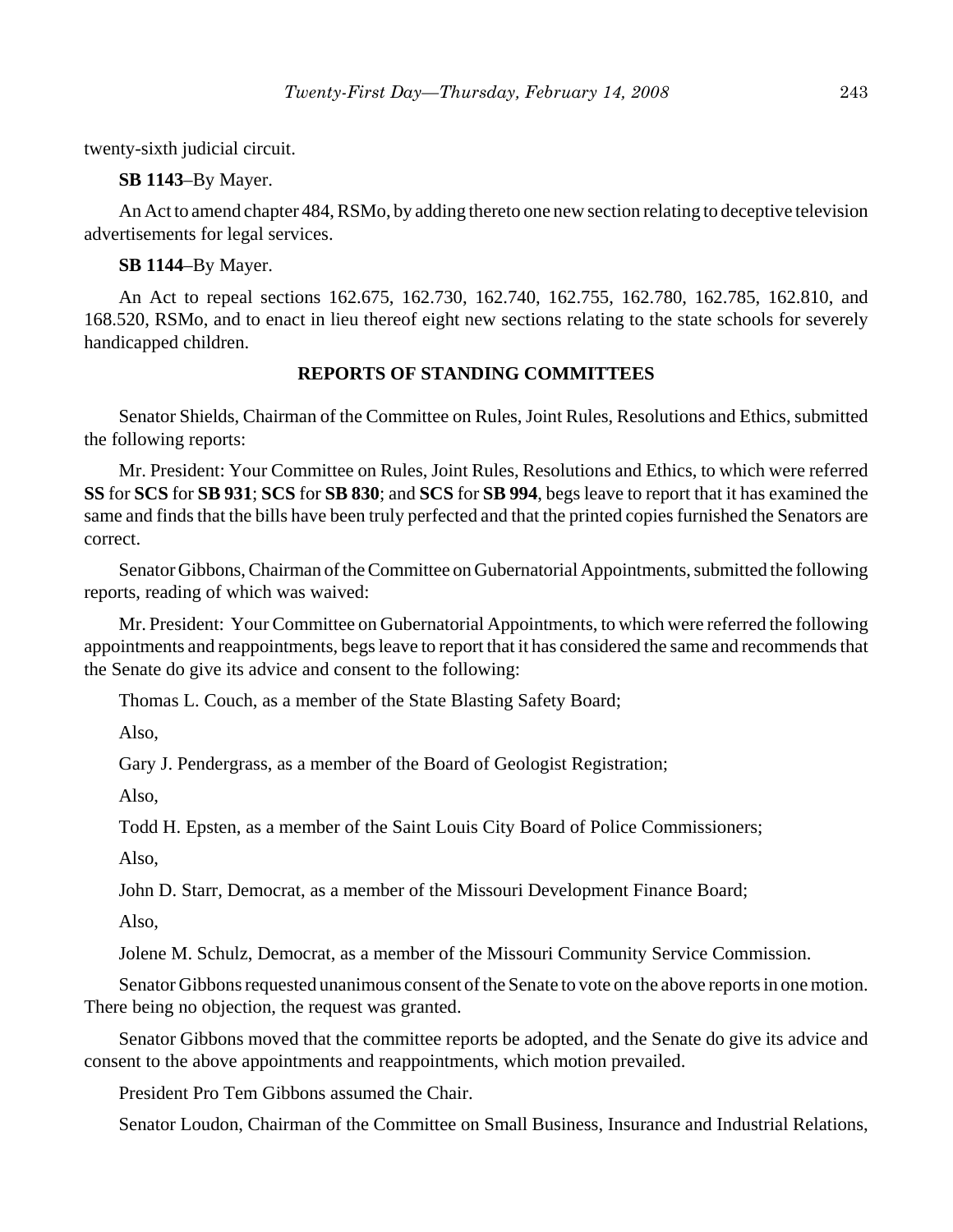submitted the following reports:

Mr. President: Your Committee on Small Business, Insurance and Industrial Relations, to which was referred **SB 901**, begs leave to report that it has considered the same and recommends that the Senate Committee Substitute, hereto attached, do pass and be placed on the Consent Calendar.

Also,

Mr. President: Your Committee on Small Business, Insurance and Industrial Relations, to which was referred **SB 929**, begs leave to report that it has considered the same and recommends that the Senate Committee Substitute, hereto attached, do pass.

Senator Scott, Chairman of the Committee on Financial and Governmental Organizations and Elections, submitted the following reports:

Mr. President: Your Committee on Financial and Governmental Organizations and Elections, to which was referred **SB 788**, begs leave to report that it has considered the same and recommends that the Senate Committee Substitute, hereto attached, do pass.

Also,

Mr. President: Your Committee on Financial and Governmental Organizations and Elections, to which was referred **SB 970**, begs leave to report that it has considered the same and recommends that the bill do pass and be placed on the Consent Calendar.

Also,

Mr. President: Your Committee on Financial and Governmental Organizations and Elections, to which was referred **SB 953**, begs leave to report that it has considered the same and recommends that the bill do pass and be placed on the Consent Calendar.

Also,

Mr. President: Your Committee on Financial and Governmental Organizations and Elections, to which was referred **SB 723**, begs leave to report that it has considered the same and recommends that the bill do pass and be placed on the Consent Calendar.

# Also,

Mr. President: Your Committee on Financial and Governmental Organizations and Elections, to which was referred **SB 951**, begs leave to report that it has considered the same and recommends that the Senate Committee Substitute, hereto attached, do pass and be placed on the Consent Calendar.

Senator Griesheimer, Chairman of the Committee on Economic Development, Tourism and Local Government, submitted the following reports:

Mr. President: Your Committee on Economic Development, Tourism and Local Government, to which was referred **SB 1010**, begs leave to report that it has considered the same and recommends that the bill do pass and be placed on the Consent Calendar.

Also,

Mr. President: Your Committee on Economic Development, Tourism and Local Government, to which was referred **SB 765**, begs leave to report that it has considered the same and recommends that the Senate Committee Substitute, hereto attached, do pass.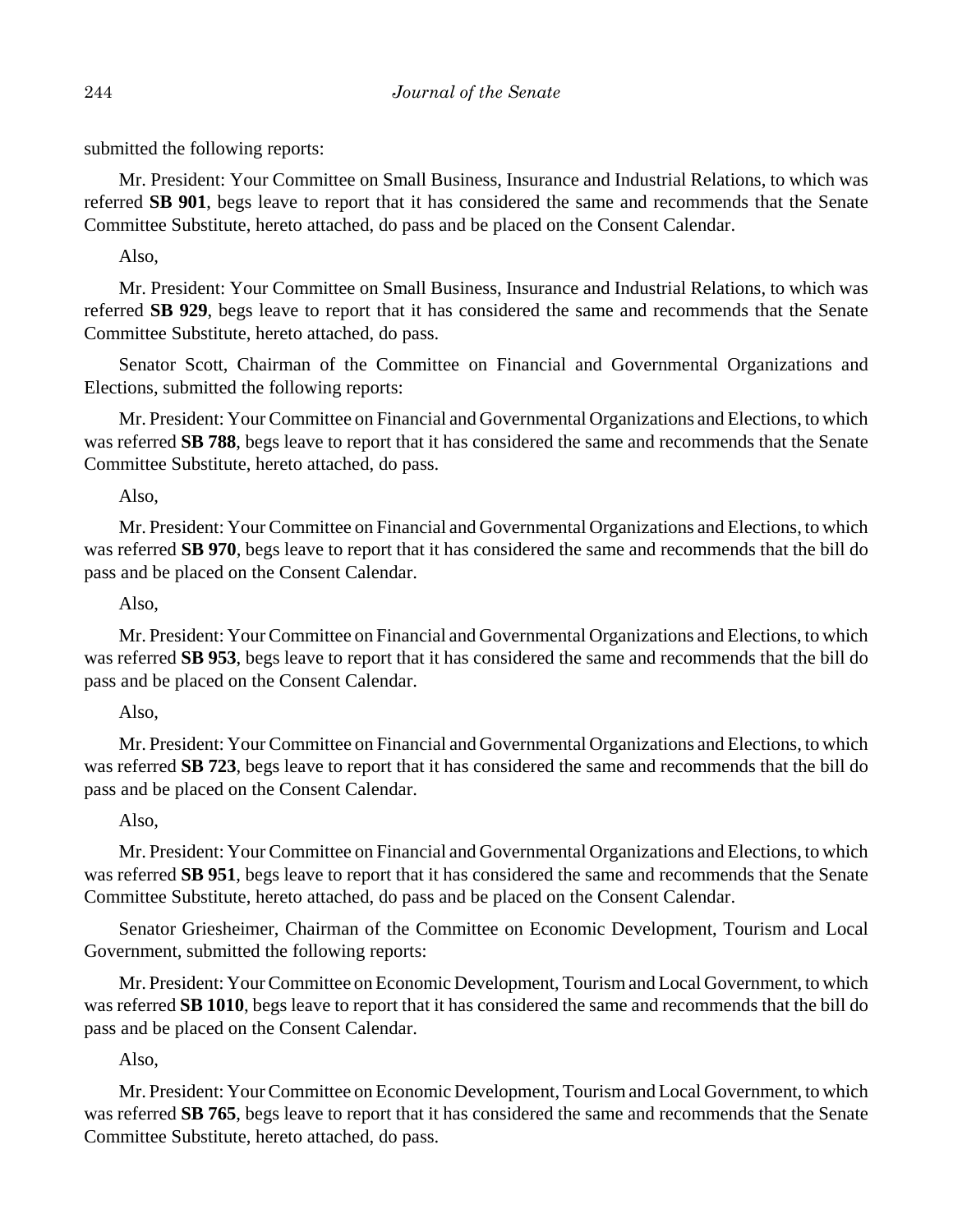Senator Champion, Chairman of the Committee on Seniors, Families and Public Health, submitted the following reports:

Mr. President: Your Committee on Seniors, Families and Public Health, to which was referred **SB 732**, begs leave to report that it has considered the same and recommends that the Senate Committee Substitute, hereto attached, do pass.

Also,

Mr. President: Your Committee on Seniors, Families and Public Health, to which was referred **SB 778**, begs leave to report that it has considered the same and recommends that the Senate Committee Substitute, hereto attached, do pass.

Senator Bartle, Chairman of the Committee on the Judiciary and Civil and Criminal Jurisprudence, submitted the following reports:

Mr. President: Your Committee on the Judiciary and Civil and Criminal Jurisprudence, to which were referred **SB 754** and **SB 794**, begs leave to report that it has considered the same and recommends that the Senate Committee Substitute, hereto attached, do pass.

Also,

Mr. President: Your Committee on the Judiciary and Civil and Criminal Jurisprudence, to which was referred **SB 781**, begs leave to report that it has considered the same and recommends that the Senate Committee Substitute, hereto attached, do pass.

Also,

Mr. President: Your Committee on the Judiciary and Civil and Criminal Jurisprudence, to which were referred **SB 818** and **SB 795**, begs leave to report that it has considered the same and recommends that the Senate Committee Substitute, hereto attached, do pass.

Senator Purgason, Chairman of the Committee on Health and Mental Health, submitted the following reports:

Mr. President: Your Committee on Health and Mental Health, to which was referred **SB 1068**, begs leave to report that it has considered the same and recommends that the bill do pass and be placed on the Consent Calendar.

# Also,

Mr. President: Your Committee on Health and Mental Health, to which was referred **SB 821**, begs leave to report that it has considered the same and recommends that the Senate Committee Substitute, hereto attached, do pass.

Senator Nodler, Chairman of the Committee on Appropriations, submitted the following reports:

Mr. President: Your Committee on Appropriations, to which was referred **HB 2019**, begs leave to report that it has considered the same and recommends that the bill do pass.

Also,

Mr. President: Your Committee on Appropriations, to which was referred **HB 2020**, begs leave to report that it has considered the same and recommends that the Senate Committee Substitute, hereto attached, do pass.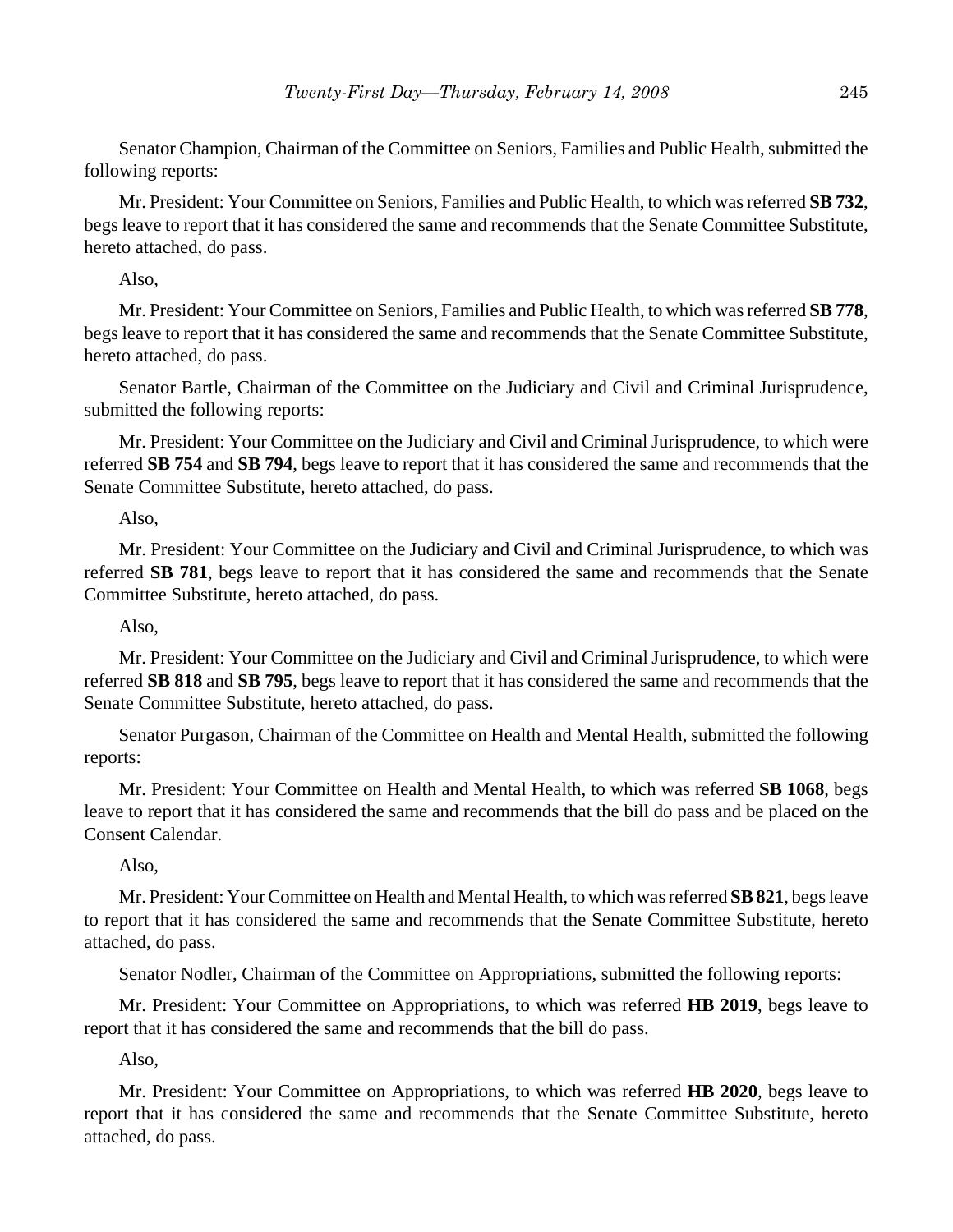Senator Crowell, Chairman of the Committee on Pensions, Veterans' Affairs and General Laws, submitted the following reports:

Mr. President: Your Committee on Pensions, Veterans' Affairs and General Laws, to which was referred **SB 997**, begs leave to report that it has considered the same and recommends that the bill do pass.

Also,

Mr. President: Your Committee on Pensions, Veterans' Affairs and General Laws, to which was referred **SB 806**, begs leave to report that it has considered the same and recommends that the Senate Committee Substitute, hereto attached, do pass.

Senator Mayer, Chairman of the Committee on Education, submitted the following reports:

Mr. President: Your Committee on Education, to which was referred **SB 1066**, begs leave to report that it has considered the same and recommends that the bill do pass.

Also,

Mr. President: Your Committee on Education, to which was referred **SB 762**, begs leave to report that it has considered the same and recommends that the bill do pass.

Senator Engler, Chairman of the Committee on Commerce, Energy and the Environment, submitted the following reports:

Mr. President: Your Committee on Commerce, Energy and the Environment, to which was referred **SB 958**, begs leave to report that it has considered the same and recommends that the bill do pass.

Also,

Mr. President: Your Committee on Commerce, Energy and the Environment, to which was referred **SB 907**, begs leave to report that it has considered the same and recommends that the Senate Committee Substitute, hereto attached, do pass.

#### **SENATE BILLS FOR PERFECTION**

Senator Griesheimer moved that **SB 935**, with **SCS**, be called from the Informal Calendar and taken up for perfection, which motion prevailed.

**SCS** for **SB 935**, entitled:

# SENATE COMMITTEE SUBSTITUTE FOR SENATE BILL NO. 935

An Act to repeal sections 57.280, 488.435, and 650.350, RSMo, and to enact in lieu thereof four new sections relating to deputy sheriffs' salaries.

Was taken up.

Senator Griesheimer moved that **SCS** for **SB 935** be adopted.

Senator Mayer assumed the Chair.

Senator Goodman assumed the Chair.

Senator Mayer assumed the Chair.

Senator Griesheimer offered **SA 1**: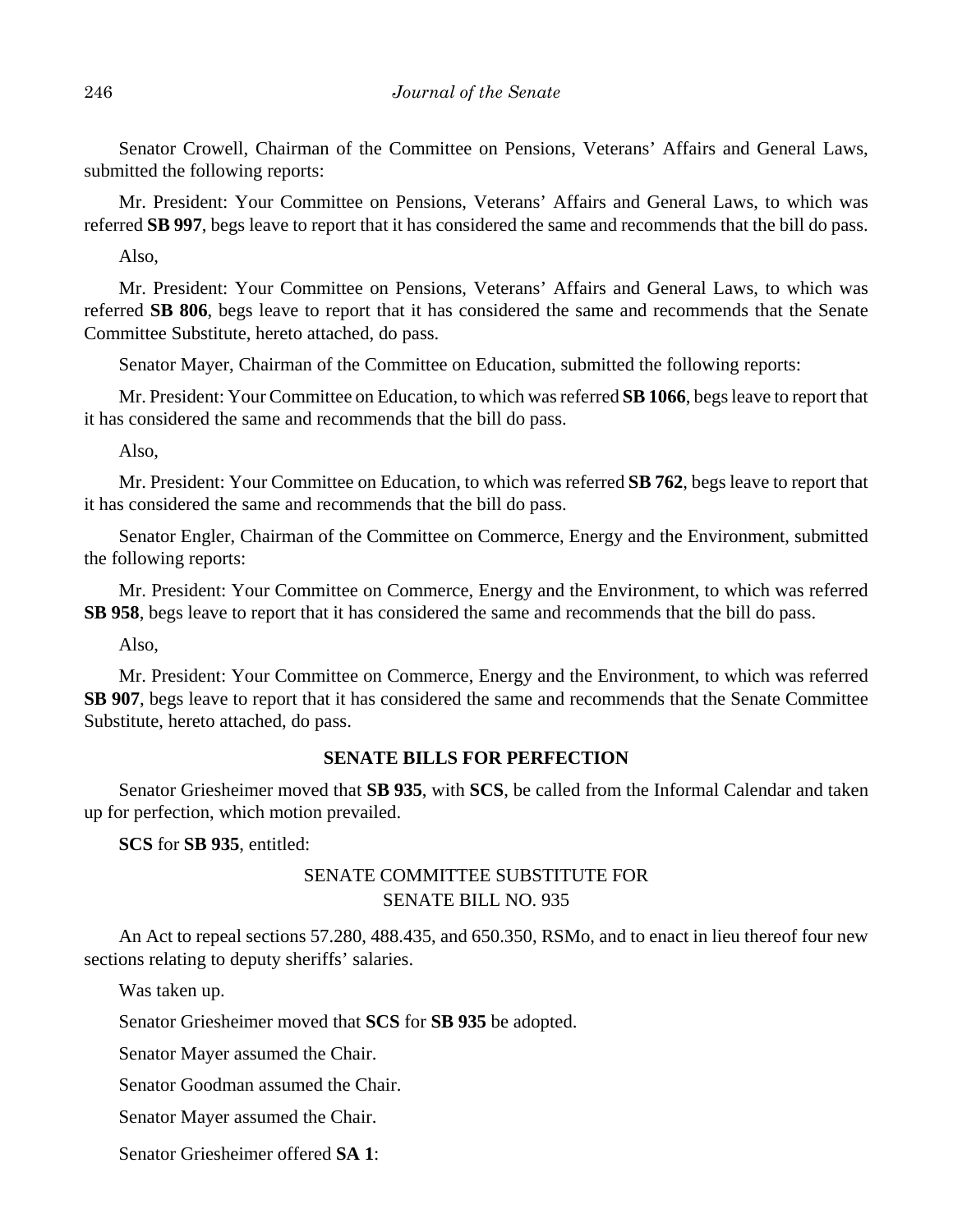#### SENATE AMENDMENT NO. 1

Amend Senate Committee Substitute for Senate Bill No. 935, Page 1, Section 57.278, Line 5, by inserting immediately after the word "salaries" the following:

#### "**, and employee benefits resulting from such salary increases,**"; and

Further amend said bill, Page 5, Section 650.350, Line 15, by striking the word "know" and inserting in lieu thereof the following: "**known**".

Senator Griesheimer moved that the above amendment be adopted, which motion prevailed.

Senator Griesheimer moved that **SCS** for **SB 935**, as amended, be adopted, which motion prevailed.

Senator Griesheimer moved that **SCS** for **SB 935**, as amended, be declared perfected and ordered printed and requested a roll call vote be taken. He was joined in his request by Senators Crowell, Kennedy, Scott and Shields.

**SCS** for **SB 935**, as amended, was declared perfected and ordered printed by the following vote:

| YEAS—Senators              |            |            |             |             |          |         |           |  |  |  |
|----------------------------|------------|------------|-------------|-------------|----------|---------|-----------|--|--|--|
| Barnitz                    | Callahan   | Champion   | Clemens     | Coleman     | Crowell  | Dempsey | Engler    |  |  |  |
| Gibbons                    | Goodman    | Graham     | Griesheimer | Kennedy     | Lager    | Loudon  | Mayer     |  |  |  |
| McKenna                    | Ridgeway   | Scott      | Shields     | Shoemyer    | Stouffer | Vogel   | Wilson-24 |  |  |  |
| NAYS-Senators              |            |            |             |             |          |         |           |  |  |  |
| Bartle                     | $Days - 2$ |            |             |             |          |         |           |  |  |  |
| Absent-Senators            |            |            |             |             |          |         |           |  |  |  |
| Green                      | Nodler     | Purgason-3 |             |             |          |         |           |  |  |  |
| Absent with leave—Senators |            |            |             |             |          |         |           |  |  |  |
| <b>Bray</b>                | Justus     | Koster     | Rupp        | $Smith - 5$ |          |         |           |  |  |  |
|                            |            |            |             |             |          |         |           |  |  |  |

Vacancies—None

#### **REFERRALS**

President Pro Tem Gibbons referred the Gubernatorial Appointments appearing on page 212 of the Senate Journal for Monday, February 11, 2008, and pages 226 through 227 of the Senate Journal for Tuesday, February 12, 2008, to the Committee on Gubernatorial Appointments.

President Pro Tem Gibbons referred **SS** for **SCS** for **SB 931** and **SCS** for **SB 724** to the Committee on Governmental Accountability and Fiscal Oversight.

#### **SECOND READING OF SENATE BILLS**

The following Bills were read the 2nd time and referred to the Committees indicated:

**SB 1089**—Economic Development, Tourism and Local Government.

**SB 1090**—Small Business, Insurance and Industrial Relations.

**SB 1091**—Small Business, Insurance and Industrial Relations.

**SB 1092**—Education.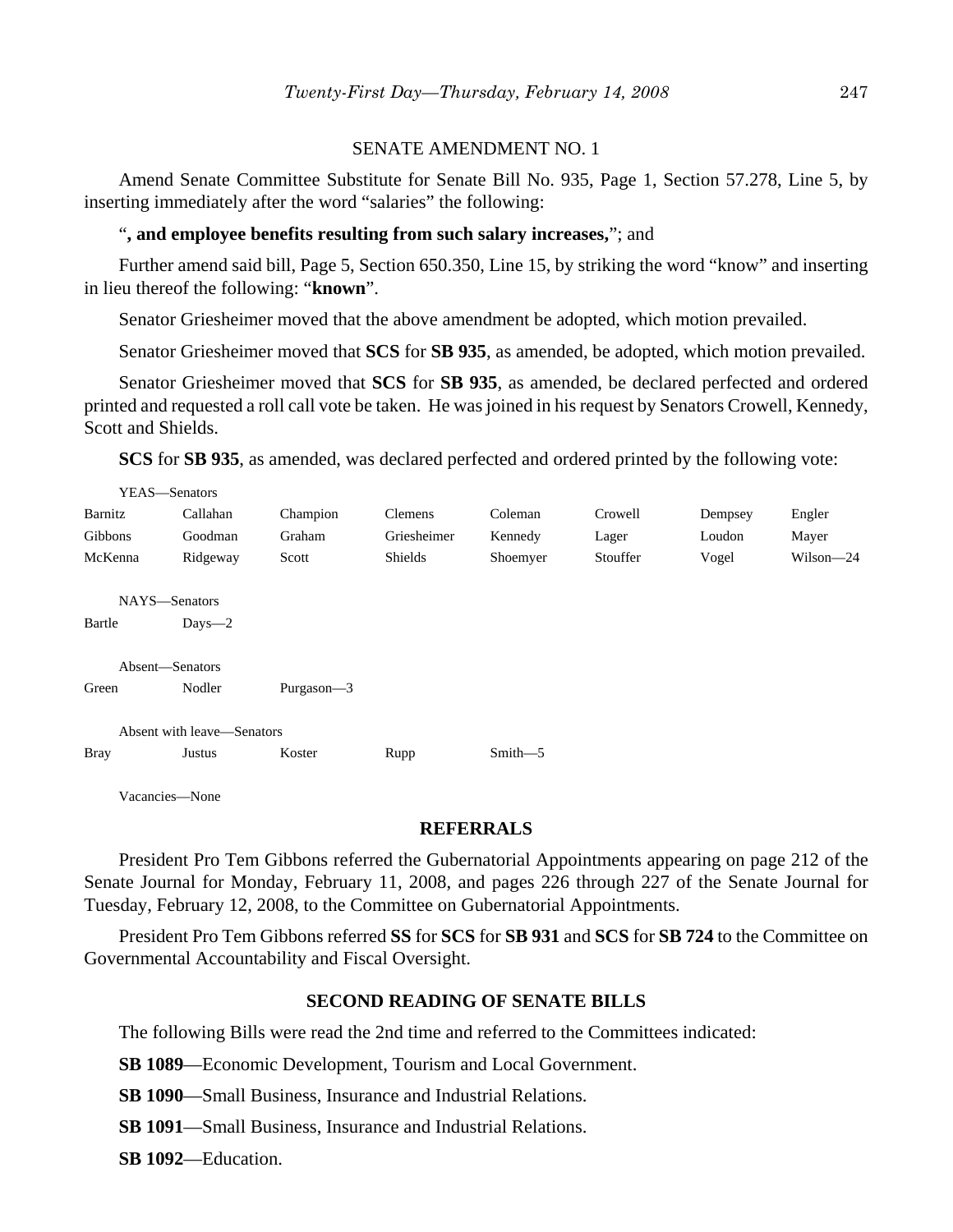- **SB 1093**—Small Business, Insurance and Industrial Relations.
- **SB 1094**—Seniors, Families and Public Health.
- **SB 1095**—Judiciary and Civil and Criminal Jurisprudence.
- **SB 1096**—Pensions, Veterans' Affairs and General Laws.
- **SB 1097**—Judiciary and Civil and Criminal Jurisprudence.
- **SB 1098**—Small Business, Insurance and Industrial Relations.
- **SB 1099**—Transportation.
- **SB 1100**—Commerce, Energy and the Environment.
- **SB 1101**—Health and Mental Health.
- **SB 1102**—Financial and Governmental Organizations and Elections.
- **SB 1103**—Seniors, Families and Public Health.
- **SB 1104**—Judiciary and Civil and Criminal Jurisprudence.
- **SB 1105**—Ways and Means.
- **SB 1106**—Seniors, Families and Public Health.
- **SB 1107**—Financial and Governmental Organizations and Elections.
- **SB 1108**—Financial and Governmental Organizations and Elections.
- **SB 1109**—Financial and Governmental Organizations and Elections.
- **SB 1110**—Small Business, Insurance and Industrial Relations.
- **SB 1111**—Agriculture, Conservation, Parks and Natural Resources.
- **SB 1112**—Small Business, Insurance and Industrial Relations.
- **SB 1113**—Health and Mental Health.
- **SB 1114**—Commerce, Energy and the Environment.
- **SB 1115**—Small Business, Insurance and Industrial Relations.
- **SB 1116**—Commerce, Energy and the Environment.
- **SB 1117**—Ways and Means.
- **SB 1118**—Governmental Accountability and Fiscal Oversight.
- **SB 1119**—Financial and Governmental Organizations and Elections.
- **SB 1120**—Seniors, Families and Public Health.
- **SB 1121**—Small Business, Insurance and Industrial Relations.
- **SB 1122**—Small Business, Insurance and Industrial Relations.
- **SB 1123**—Judiciary and Civil and Criminal Jurisprudence.
- **SB 1124**—Judiciary and Civil and Criminal Jurisprudence.
- **SB 1125**—Ways and Means.
- **SB 1126**—Financial and Governmental Organizations and Elections.
- **SB 1127**—Seniors, Families and Public Health.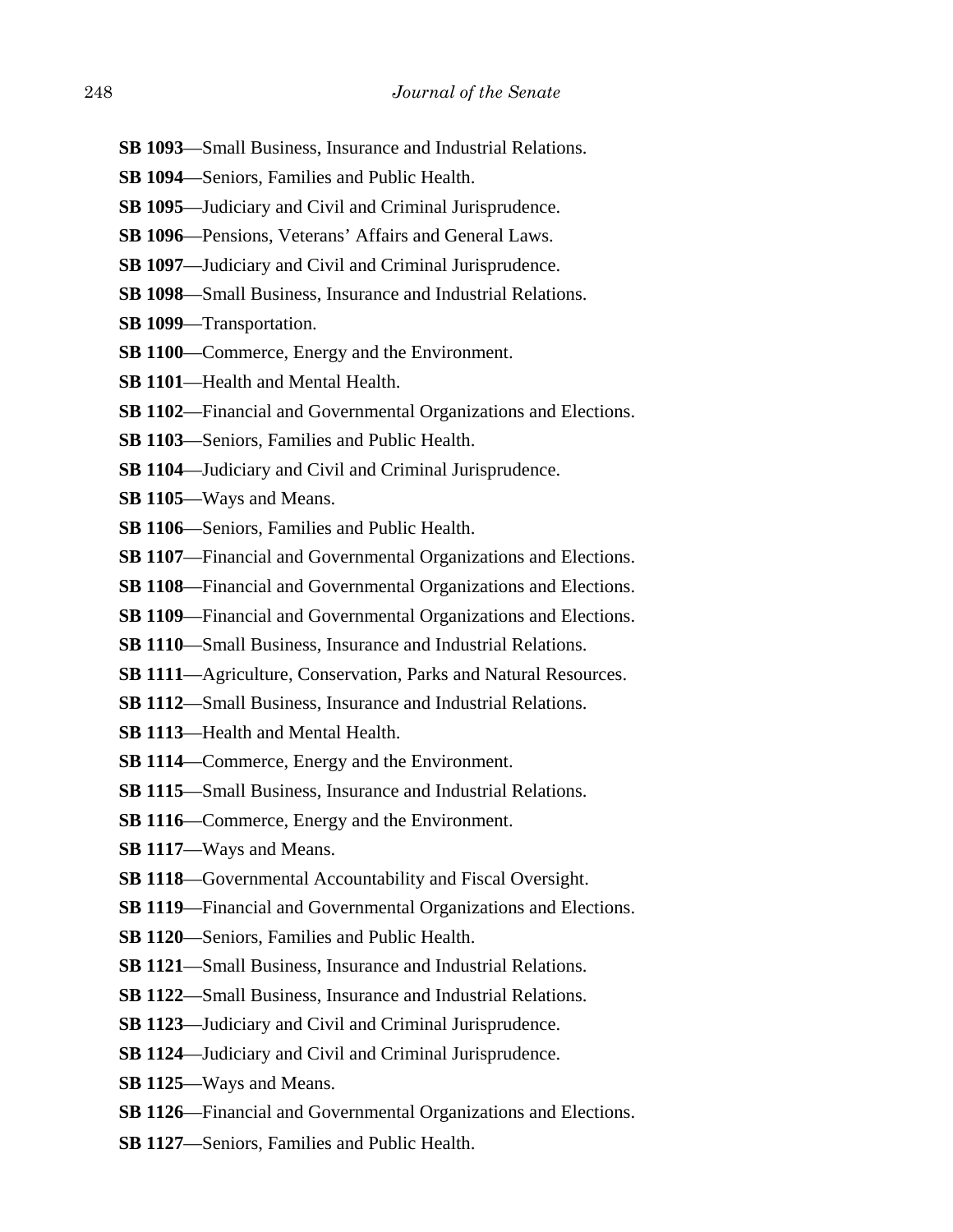**SB 1128**—Education.

**SB 1129**—Education.

**SB 1130**—Ways and Means.

**SB 1131**—Economic Development, Tourism and Local Government.

**SB 1132**—Seniors, Families and Public Health.

**SB 1133**—Economic Development, Tourism and Local Government.

#### **MESSAGES FROM THE GOVERNOR**

The following messages were received from the Governor, reading of which was waived:

OFFICE OF THE GOVERNOR

State of Missouri Jefferson City

65101

#### February 13, 2008

To the Senate of the 94th General Assembly of the State of Missouri:

I have the honor to transmit to you herewith for your advice and consent the following appointment:

Steve W. Luecker, Democrat, 4247 Orchard Road, New Haven, Franklin County, Missouri 63068, as a member of the State Fair Commission, for a term ending December 29, 2011, and until his successor is duly appointed and qualified; vice, Jerry Divin, term expired.

> Respectfully submitted, MATT BLUNT

Also,

#### OFFICE OF THE GOVERNOR State of Missouri Jefferson City 65101 February 13, 2008

To the Senate of the 94th General Assembly of the State of Missouri:

I have the honor to transmit to you herewith for your advice and consent the following appointment:

Terry M. Mackey, 1314 North Jefferson, Mexico, Audrain County, Missouri 65265, as a member of the Missouri Planning Council on Developmental Disabilities, for a term ending June 30, 2009, and until his successor is duly appointed and qualified; vice, reappointed to a full term.

> Respectfully submitted, MATT BLUNT

Also,

OFFICE OF THE GOVERNOR State of Missouri Jefferson City 65101 February 13, 2008

To the Senate of the 94th General Assembly of the State of Missouri:

I have the honor to transmit to you herewith for your advice and consent the following appointment:

Ronald D. Scheiderer, Democrat, 703 East Hillcrest Drive, Salisbury, Chariton County, Missouri 65281, as a member of the State Fair Commission, for a term ending December 29, 2011, and until his successor is duly appointed and qualified; vice, Jack Magruder, term expired. Respectfully submitted,

MATT BLUNT

President Pro Tem Gibbons referred the above appointments to the Committee on Gubernatorial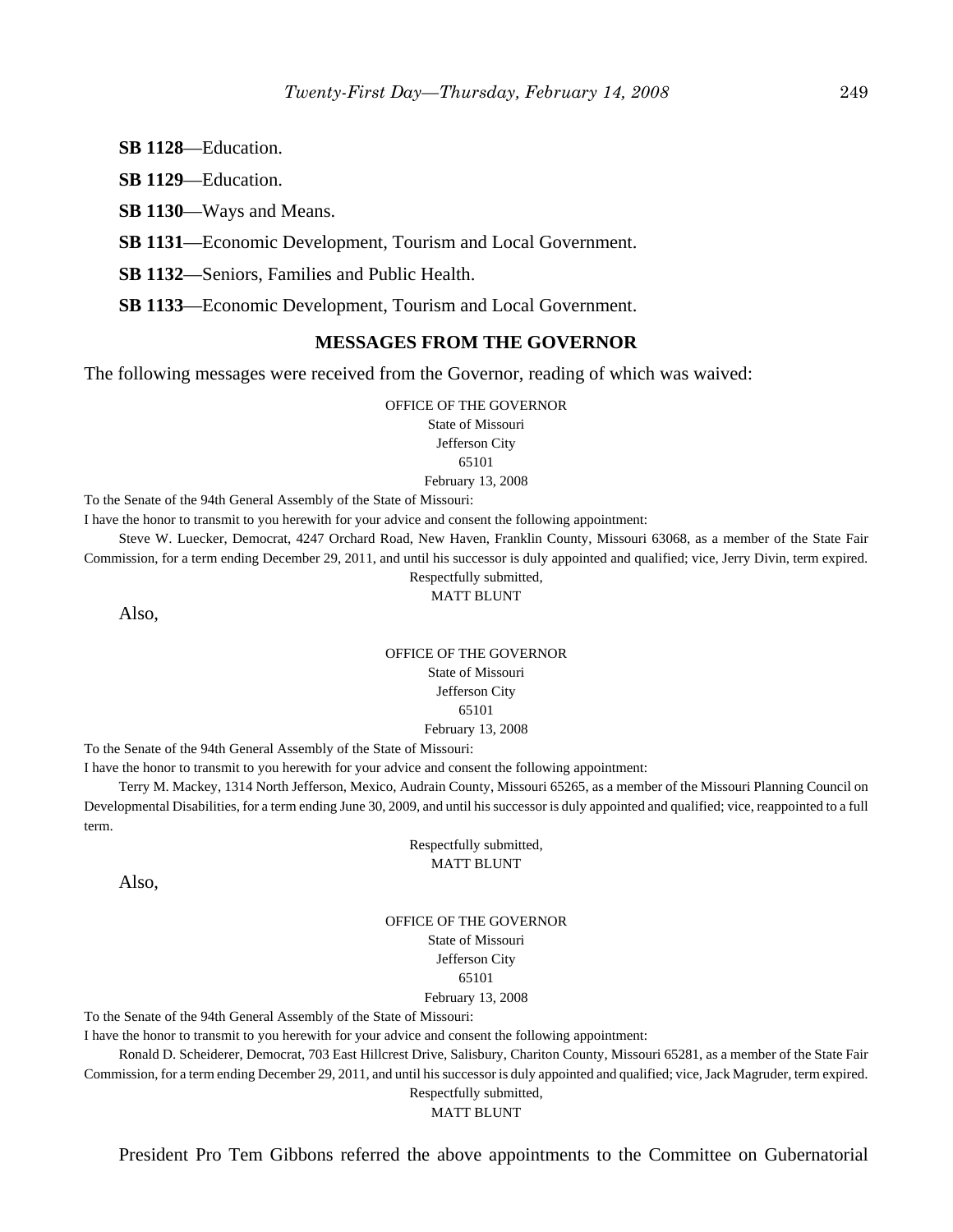Appointments.

# **INTRODUCTIONS OF GUESTS**

Senator Goodman introduced to the Senate, Paul Von Adam, Branson.

Senator Goodman introduced to the Senate, his wife, Laura, and their sons, Jack Elliott and William True, Mt. Vernon; and Jack Elliott and William True were made honorary pages.

Senator Shields introduced to the Senate, Ret. Sgt. Jared Feldman, Willard; Lt. Joe Bogart, Ft. Leonard Wood; Ret. Sgt. Bobby Lisek and his father, Ret. Marine Richard Lisek, Springfield; and Wil White, Camp Hope.

On motion of Senator Shields, the Senate adjourned until 4:00 p.m., Monday, February 18, 2008.

# SENATE CALENDAR \_\_\_\_\_\_

# TWENTY-SECOND DAY–MONDAY, FEBRUARY 18, 2008  $\overline{\phantom{a}}$

# FORMAL CALENDAR

## SECOND READING OF SENATE BILLS

SB 1134-Callahan SB 1135-Callahan SB 1136-Callahan SB 1137-Green SB 1138-McKenna SB 1139-Dempsey, et al SB 1140-Vogel SB 1141-Vogel SB 1142-Purgason SB 1143-Mayer SB 1144-Mayer

## HOUSE BILLS ON SECOND READING

HB 1661-LeVota, et al

# THIRD READING OF SENATE BILLS

SCS for SB 724-Scott, et al (In Fiscal Oversight) SS for SCS for SB 931-Purgason (In Fiscal Oversight)

SCS for SB 830-Coleman SCS for SB 994-Crowell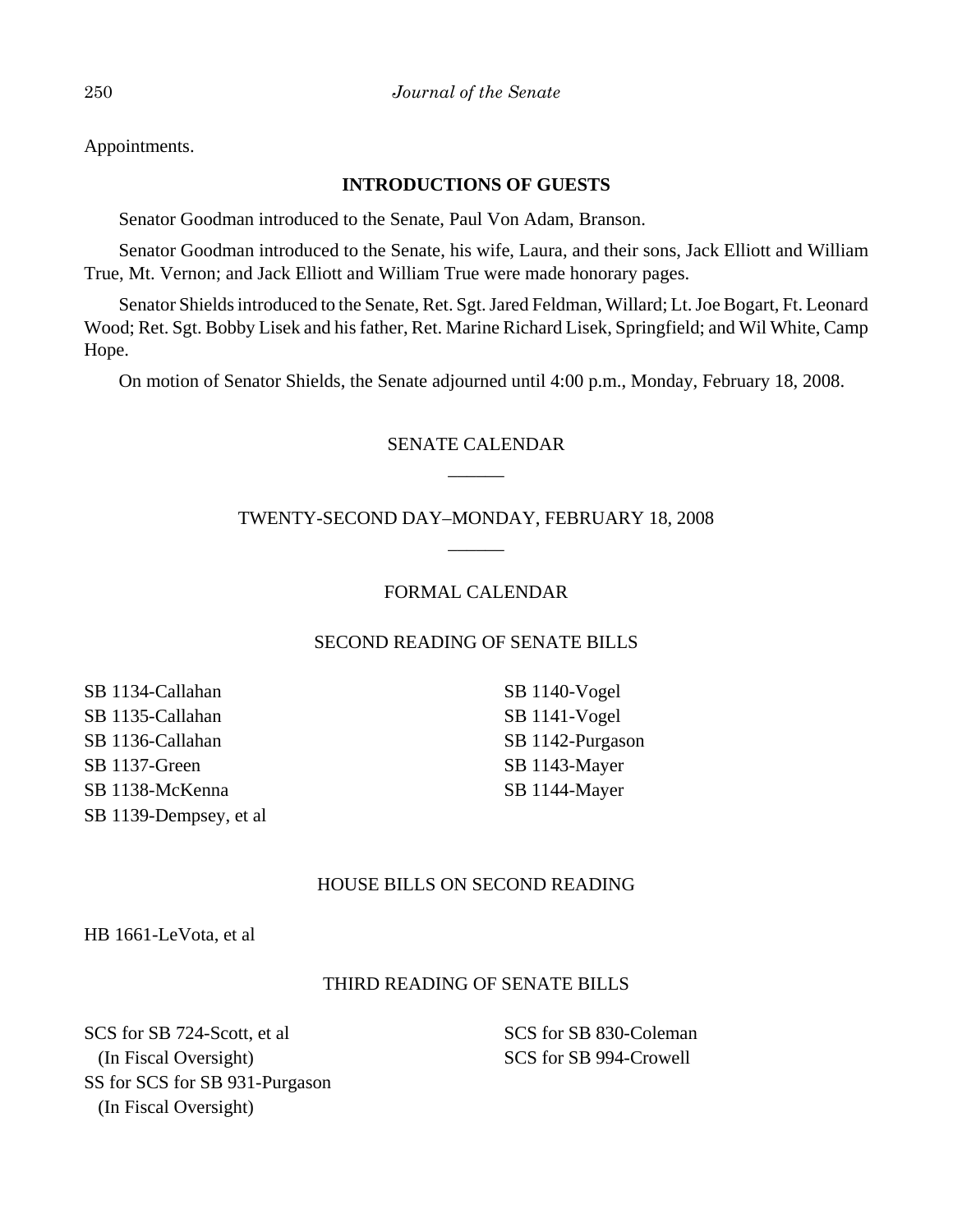#### SENATE BILLS FOR PERFECTION

- 1. SBs 840 & 857-Engler, with SCS 2. SB 720-Coleman, with SCS 3. SBs 761 & 774-Stouffer, with SCS 4. SB 929-Green and Callahan, with SCS 5. SB 788-Scott, with SCS 6. SB 765-Goodman, et al, with SCS 7. SB 732-Champion, et al, with SCS 8. SB 778-Justus, with SCS 9. SBs 754 & 794-Mayer and Loudon, with
- 10. SB 781-Smith, with SCS 11. SBs 818 & 795-Rupp, et al, with SCS 12. SB 821-Shoemyer, with SCS 13. SB 997-Crowell 14. SB 806-Engler, with SCS 15. SB 1066-Ridgeway, et al 16. SB 762-Wilson, et al 17. SB 958-Goodman
- 18. SB 907-Engler and Gibbons, with SCS

#### HOUSE BILLS ON THIRD READING

**SCS** 

HB 2019-Icet (Nodler) HB 2020-Icet, with SCS (Nodler)

#### INFORMAL CALENDAR

#### SENATE BILLS FOR PERFECTION

SB 711-Gibbons, et al, with SCS SB 718-Kennedy, with SCS, SS for SCS and SA 4 (pending) SB 726-Shields, with SCS

SBs 747 & 736-Ridgeway and Gibbons, with SCS SB 759-Stouffer, with SCS

#### CONSENT CALENDAR

Senate Bills

Reported 2/7

SB 801-Ridgeway SB 845-Rupp and Dempsey SB 820-Rupp

SB 943-Clemens SB 978-Griesheimer SB 760-Stouffer, with SCS